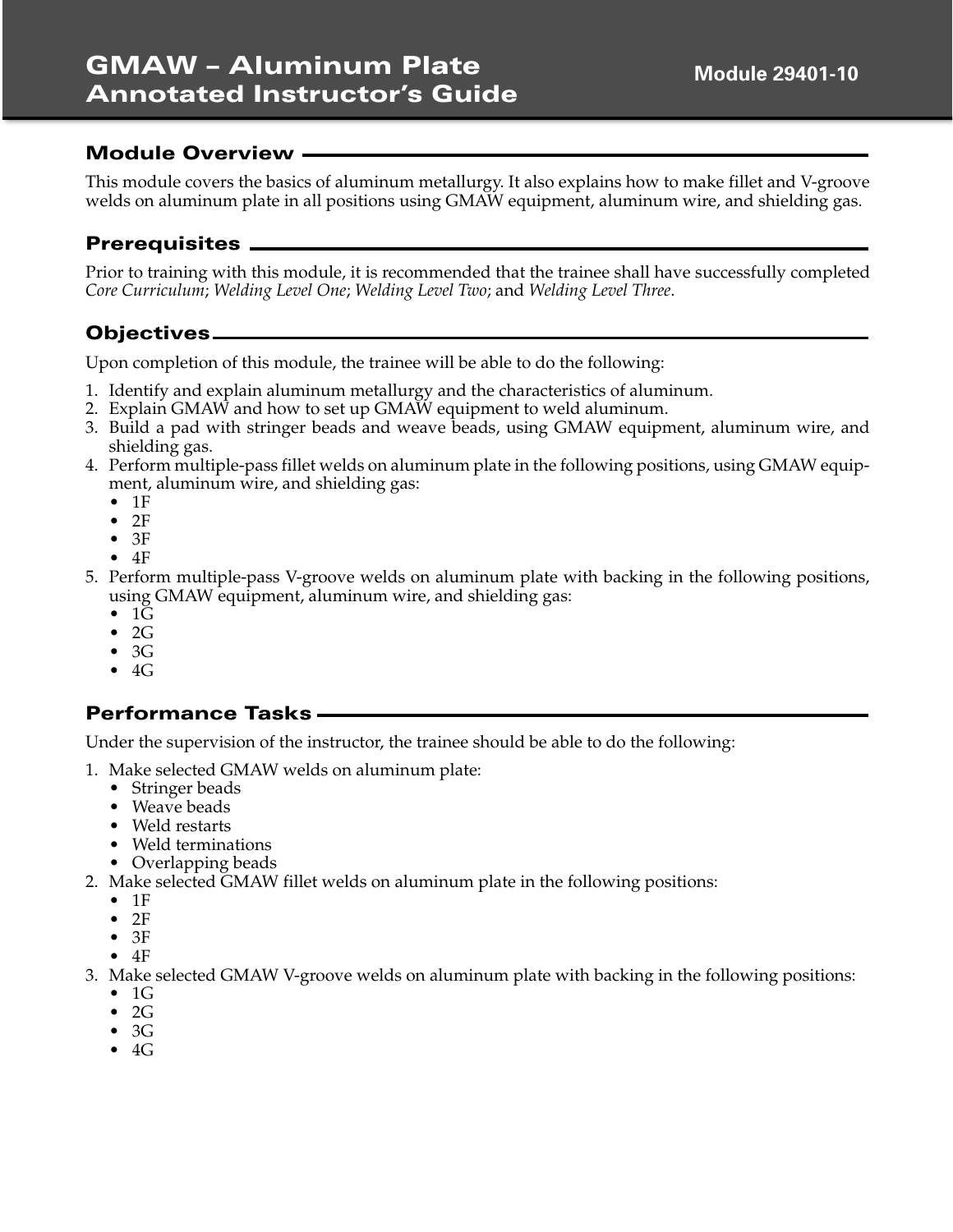# **Materials and Equipment**

Pencils and scratch paper Whiteboard/chalkboard Markers/chalk Advanced Topics in Welding: Aluminum PowerPoint® Presentation Slides (ISBN 978-0-13-213766-9) Multimedia projector and screen Desktop or laptop computer Appropriate personal protective equipment Fully charged fire extinguishers for the labs Welding curtains or shields GMAW welding equipment A supply of the following:

- Shielding gas
- Aluminum filler wire
- Aluminum plate for coupons <sup>3%</sup>"-thick (or substitute  $\frac{1}{4}$ "- to  $\frac{3}{4}$ "-thick plate)
- Aluminum for backing strips

Cleaning materials for aluminum coupons MSDS for each cleaning agent used Welding bench with arm for position work Portable grinders with extra grinding discs Bevel gauges Levels Framing squares Precision measurement devices (micrometers and calipers) Soapstone Tape measures Pliers Half-round bastard files

Stainless steel wire brushes Chipping hammers Workpiece clamps Examples of the following:

- Heat-treatable and nonheat-treatable aluminum
- Cast and wrought aluminum
- Welds with burn-through and melt-through
- Broken apart or sawed apart aluminum welds showing porosity
- Aluminum welds with solidification and liquation cracking
- Aluminum fillet welds cut apart to show acceptable and unacceptable weld profiles
- Aluminum V-groove welds cut apart to show acceptable and unacceptable weld profiles
- Beads created with different welding voltage and amperage settings
- Beads created with different travel speed settings and gun angles
- Acceptable and unacceptable GMAW stringer and weave beads
- Properly and improperly terminated welds
- Proper and improper overlapping beads
- Fillet and groove welds from all four welding positions
- Root passes before and after grinding

Module Examinations\* Performance Profile Sheets\*

\* Single-module AIG purchases include the printed exam and performance task sheet. If you have purchased the perfect-bound version of this title, download these materials from the IRC using your access code.

# **Safety Considerations**

Ensure that the trainees are equipped with appropriate personal protective equipment and know how to use it properly. Trainees will be required to make fillet and V-groove welds on aluminum plate using GMAW. Ensure that trainees are properly briefed on the safe use of GMAW equipment and are familiar with all appropriate safety precautions and procedures. Verify that all labs are equipped with charged fire extinguishers.

# **Additional Resources**

This module is intended to present thorough resources for task training. The following reference works are suggested for both instructors and motivated trainees interested in further study. These are optional materials for continued education rather than for task training.

*AWS D1.2/D1.2M:2008 Structural Welding Code – Aluminum*. Miami, FL: American Welding Society.

- *AWS PRGQA The Practical Reference Guide for High Quality Fusion Welding of Aluminum*. Miami, FL: American Welding Society, 2001.
- *AWS PRGWA The Practical Reference Guide for Welding Aluminum in Commercial Applications*. Miami, FL: American Welding Society, 2002.
- Lincoln Electric website: http://www.lincolnelectric.com offers sources for products and training.
- *The Procedure Handbook of Arc Welding*. Cleveland, OH: The James F. Lincoln Arc Welding Foundation, 2000.
- *Welding Aluminum: Theory and Practice*. New York, NY: The Aluminum Association, 2002.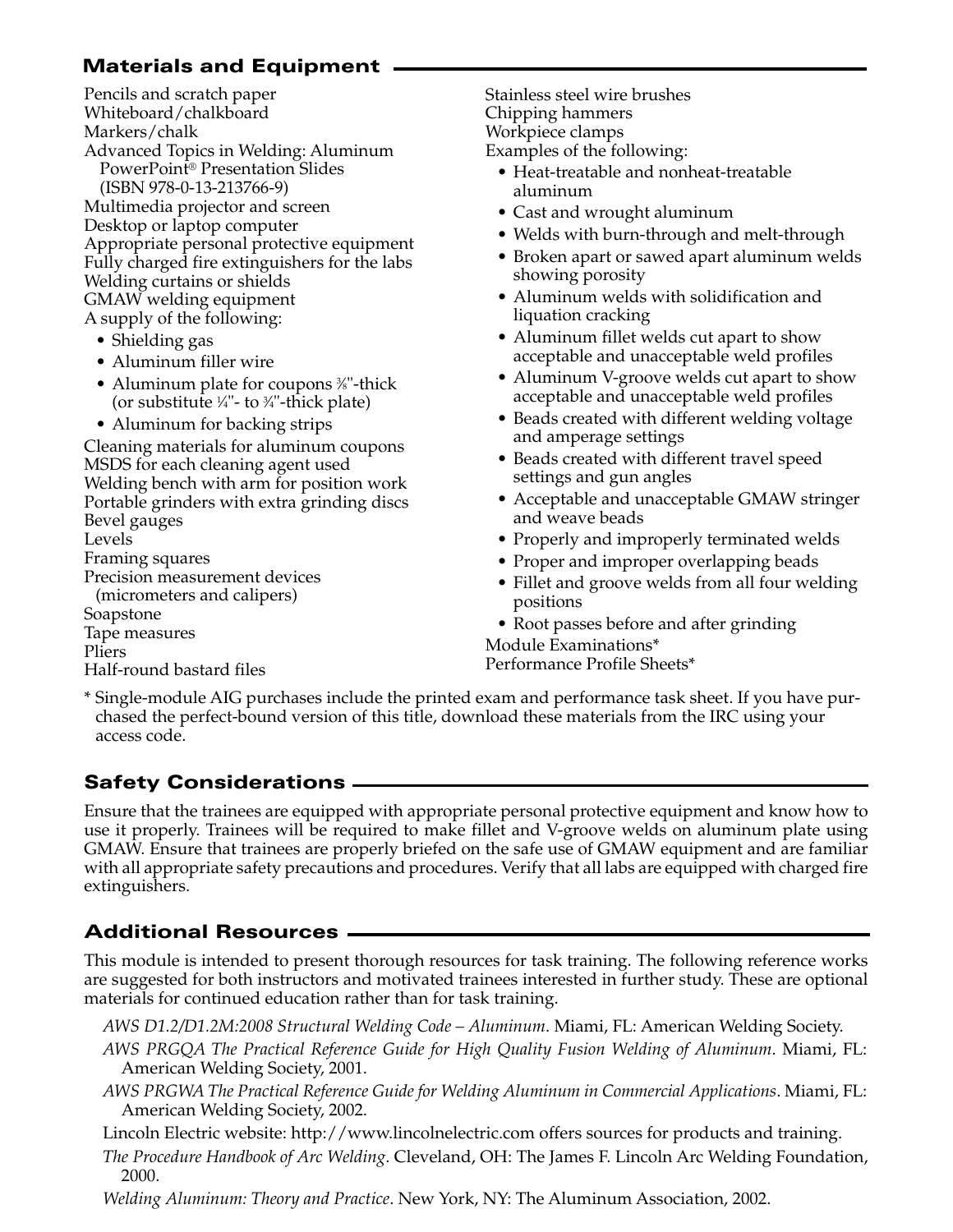to Performance Task 1.

An outline for use in developing your lesson plan is presented below. Note that each Roman numeral in the outline equates to one session of instruction. Each session has a suggested time period of 2½ hours. This includes 10 minutes at the beginning of each session for administrative tasks and one 10-minute break during the session. Approximately 30 hours are suggested to cover *GMAW – Aluminum Plate*. You will need to adjust the time required for hands-on activity and testing based on your class size and resources. Because laboratories often correspond to Performance Tasks, the proficiency of trainees may be noted during these exercises for Performance Testing purposes. The laboratory portion should take approximately 22½ hours or 9 sessions.

| Topic                                                                                                                                           | <b>Planned Time</b> |
|-------------------------------------------------------------------------------------------------------------------------------------------------|---------------------|
| Session I. Introduction; Safety Summary; Aluminum Metallurgy;<br><b>Characteristics of Aluminum Welding; Welding Preparation</b>                |                     |
| A. Introduction                                                                                                                                 |                     |
| <b>B.</b> Safety Summary                                                                                                                        |                     |
| 1. Protective Clothing and Equipment                                                                                                            |                     |
| 2. Fire/Explosion Prevention                                                                                                                    |                     |
| 3. Work Area Ventilation                                                                                                                        |                     |
| C. Aluminum Metallurgy                                                                                                                          |                     |
| 1. Nonheat-Treatable Alloys                                                                                                                     |                     |
| 2. Heat-Treatable Alloys                                                                                                                        |                     |
| 3. Filler Metal Alloys                                                                                                                          |                     |
| 4. Cast Aluminum                                                                                                                                |                     |
| 5. Wrought Aluminum                                                                                                                             |                     |
| D. Characteristics of Aluminum Welding                                                                                                          |                     |
| 1. Surface Preparation                                                                                                                          |                     |
| 2. Weld Problems                                                                                                                                |                     |
| E. Welding Preparation                                                                                                                          |                     |
| 1. Practice Welding Coupons                                                                                                                     |                     |
| 2. The Welding Machine                                                                                                                          |                     |
| <b>Sessions II-IV. Welding Beads; Laboratory and Performance Testing</b>                                                                        |                     |
| A. Welding Beads                                                                                                                                |                     |
| 1. Bead Types                                                                                                                                   |                     |
| 2. Weld Restarts                                                                                                                                |                     |
| 3. Weld Terminations                                                                                                                            |                     |
| 4. Overlapping Beads                                                                                                                            |                     |
| B. Laboratory                                                                                                                                   |                     |
| 1. Have trainees practice setting up GMAW equipment to weld aluminum.                                                                           |                     |
| 2. Have trainees prepare aluminum plate coupons for fillet welds.                                                                               |                     |
| 3. Have trainees practice making selected GMAW welds (stringer beads,                                                                           |                     |
| weave beads, weld restarts, weld terminations, overlapping beads, and<br>building a pad) on aluminum plate coupons. This laboratory corresponds |                     |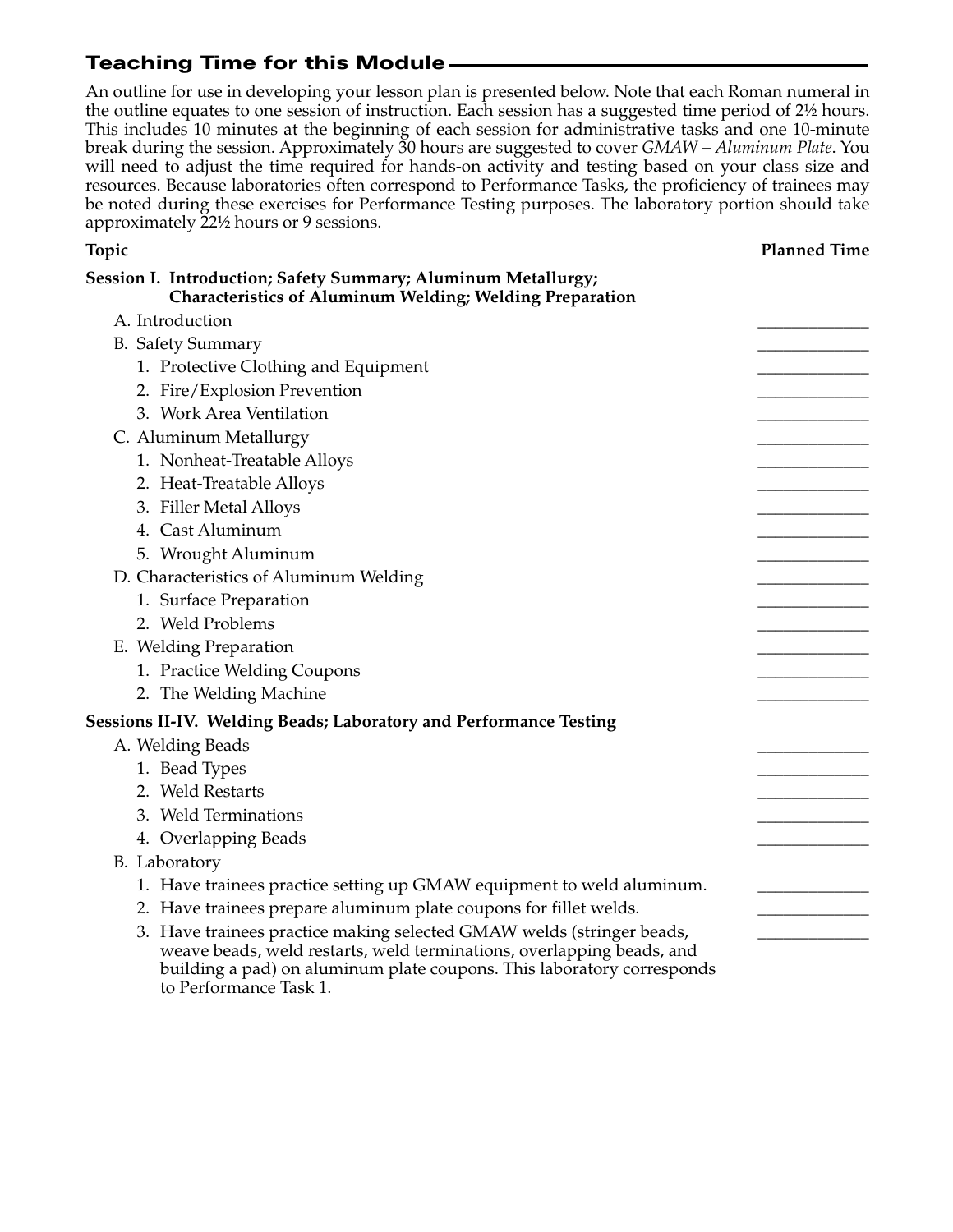| Sessions V–VII. Practicing Fillet Welds in the 1F, 2F, 3F, and 4F Positions;<br><b>Laboratory and Performance Testing</b>                                                                                                                                                                    |  |
|----------------------------------------------------------------------------------------------------------------------------------------------------------------------------------------------------------------------------------------------------------------------------------------------|--|
| A. Practicing Fillet Welds in the Flat (1F), Horizontal (2F), Vertical (3F),<br>and Overhead (4F) Positions                                                                                                                                                                                  |  |
| B. Laboratory                                                                                                                                                                                                                                                                                |  |
| 1. Have trainees prepare aluminum plate coupons for fillet welds.                                                                                                                                                                                                                            |  |
| 2. Have trainees practice making selected GMAW fillet welds on aluminum<br>plate in the following positions: (This laboratory corresponds to<br>Performance Task 2.)<br>1F<br>$\bullet$                                                                                                      |  |
| 2F<br>$\bullet$                                                                                                                                                                                                                                                                              |  |
| 3F                                                                                                                                                                                                                                                                                           |  |
| 4F<br>$\bullet$                                                                                                                                                                                                                                                                              |  |
| Sessions VIII–X. Practicing Groove Plate Welds in the 1G, 2G, 3G, and 4G<br><b>Positions; Laboratory and Performance Testing</b>                                                                                                                                                             |  |
| A. Practicing Groove Plate Welds in the Flat (1G), Horizontal (2G), Vertical (3G),<br>and Overhead (4G) Positions                                                                                                                                                                            |  |
| B. Laboratory                                                                                                                                                                                                                                                                                |  |
| 1. Have trainees prepare aluminum plate coupons with backing for groove<br>welds.                                                                                                                                                                                                            |  |
| 2. Have trainees make selected GMAW V-groove welds on aluminum plate<br>with backing in the following positions: (This laboratory corresponds to<br>Performance Task 3.)                                                                                                                     |  |
| 1G<br>$\bullet$                                                                                                                                                                                                                                                                              |  |
| 2G<br>$\bullet$                                                                                                                                                                                                                                                                              |  |
| 3G<br>$\bullet$                                                                                                                                                                                                                                                                              |  |
| $\bullet$ 4G                                                                                                                                                                                                                                                                                 |  |
| <b>Sessions XI-XII. Review and Testing; Performance Accreditation Tasks</b>                                                                                                                                                                                                                  |  |
| A. Module Review                                                                                                                                                                                                                                                                             |  |
| <b>B.</b> Module Examination                                                                                                                                                                                                                                                                 |  |
| 1. Trainees must score 70% or higher to receive recognition from NCCER.                                                                                                                                                                                                                      |  |
| 2. Record the testing results on Training Report Form 200, and submit the results<br>to the Training Program Sponsor.                                                                                                                                                                        |  |
| C. Performance Testing                                                                                                                                                                                                                                                                       |  |
| 1. Trainees must perform each task to the satisfaction of the instructor to receive<br>recognition from NCCER. If applicable, proficiency noted during laboratory<br>exercises can be used to satisfy the Performance Testing requirements.                                                  |  |
| 2. Record the testing results on Training Report Form 200, and submit the results<br>to the Training Program Sponsor.                                                                                                                                                                        |  |
| D. Performance Accreditation Tasks - Have trainees complete PAT 1 through<br>PAT 9, according to the acceptance criteria.                                                                                                                                                                    |  |
| 1. Have trainees perform PAT 1, Weld a Pad on Aluminum Plate in the Flat<br>(G) Position using GTAW Stringer Beads. PAT 1 has no AWS correlation.                                                                                                                                            |  |
| 2. Have trainees perform PATs 2, 3, 4, and 5, Make Multiple-Pass Fillet<br>Welds on Aluminum Plate in the 1F, 2F, 3F, and 4F Positions. These tasks<br>correspond to AWS EG3.0-96: 3.3.6.2, Unit #2, GMAW, Learning Objective<br>#6, (1F, 2F, 3F, and 4F).                                   |  |
| 3. Have trainees perform PATs 6, 7, 8, and 9, Make Multiple-Pass V-Groove<br>Welds with Backing on Aluminum Plate in the 1G, 2G, 3G, and 4G Positions.<br>These tasks correspond to AWS EG3.0-96: 3.3.6.2, Unit #2, GMAW, Learning<br>Objective #7, $(1G, 2G, 3G,$ and $4G$ – with backing). |  |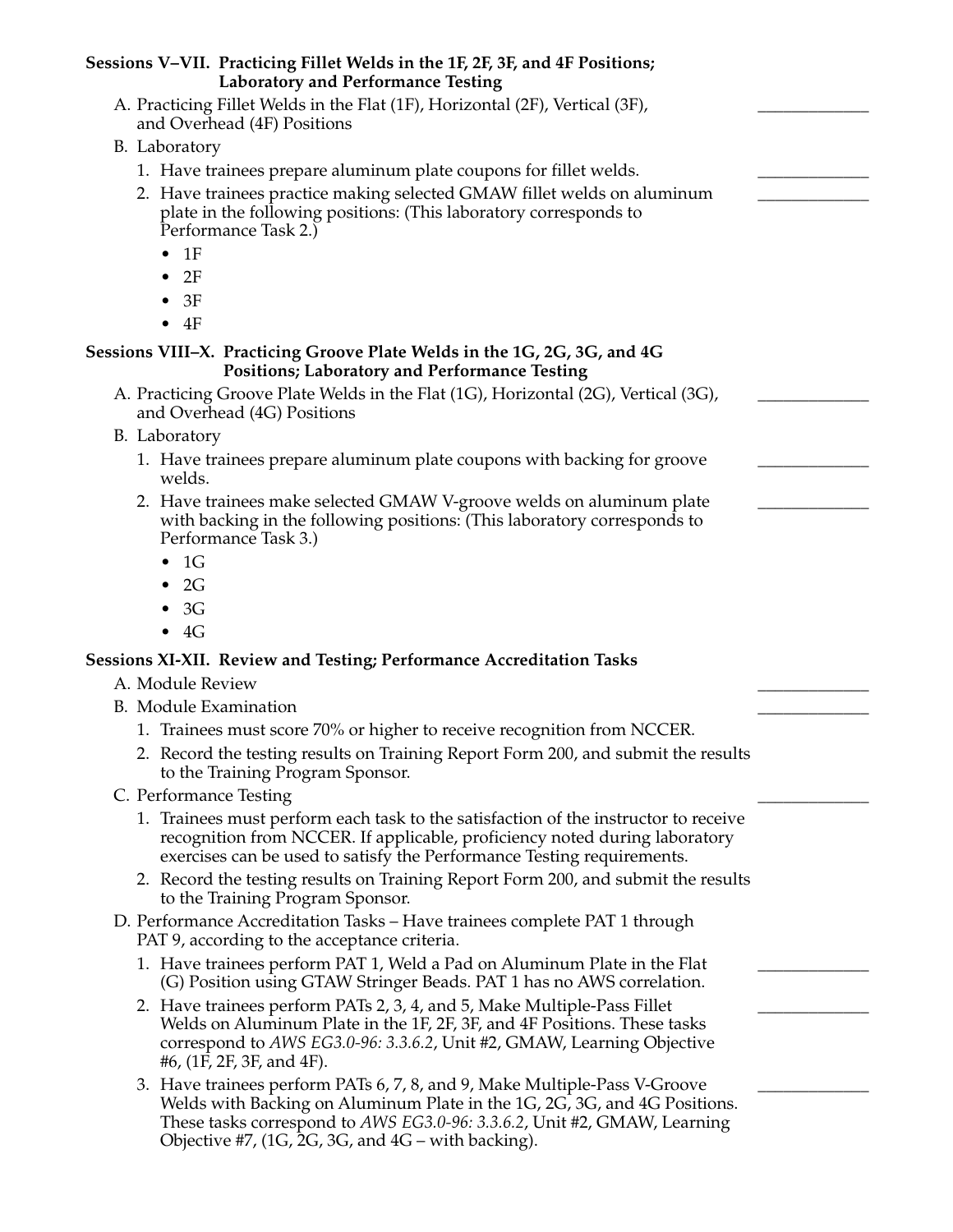This module covers GTAW equipment setup. It also explains how to make fillet and V-groove welds on aluminum plate in all positions using GTAW equipment and aluminum filler metal.

### **Prerequisites**

Prior to training with this module, it is recommended that the trainee shall have successfully completed *Core Curriculum*; *Welding Level One*; *Welding Level Two*; *Welding Level Three*; and *Advanced Topics in Welding: Aluminum,* Module 29401-10.

# **Objectives**

Upon completion of this module, the trainee will be able to do the following:

- 1. Explain GTAW and how to set up GTAW equipment to weld aluminum plate.
- 2. Explain and demonstrate GTAW techniques used to weld aluminum.
- 3. Build a pad with stringer beads and weave beads, using GTAW equipment and aluminum filler metal.
- 4. Make multiple-pass fillet welds on aluminum plate in the following positions, using GTAW equipment and aluminum filler metal:
	- 1F
	- $•$  2F
	- $•$  3F
	- $•$   $4F$
- 5. Make multiple-pass V-groove welds on aluminum plate with backing in the following positions, using GTAW equipment and aluminum filler metal:
	- $\bullet$  1G
	- 2G
	- 3G
	- $-4G$

#### **Performance Tasks**

Under the supervision of the instructor, the trainee should be able to do the following:

- 1. Set up GTAW equipment to make fillet and V-groove welds on aluminum plate.
- 2. Weld a pad on aluminum plate in the flat position using GTAW stringer beads.
- 3. Make multiple-pass fillet welds on aluminum plate in the following positions using GTAW equipment and aluminum filler metal:
	- $•$  1F
	- 2F
	- $•$  3F
	- $\bullet$  4F
- 4. Make multiple-pass V-groove welds on aluminum plate with backing in the following positions using GTAW equipment and aluminum filler metal:
	- $\bullet$  1G
	- 2G
	- 3G
	- $\bullet$  4G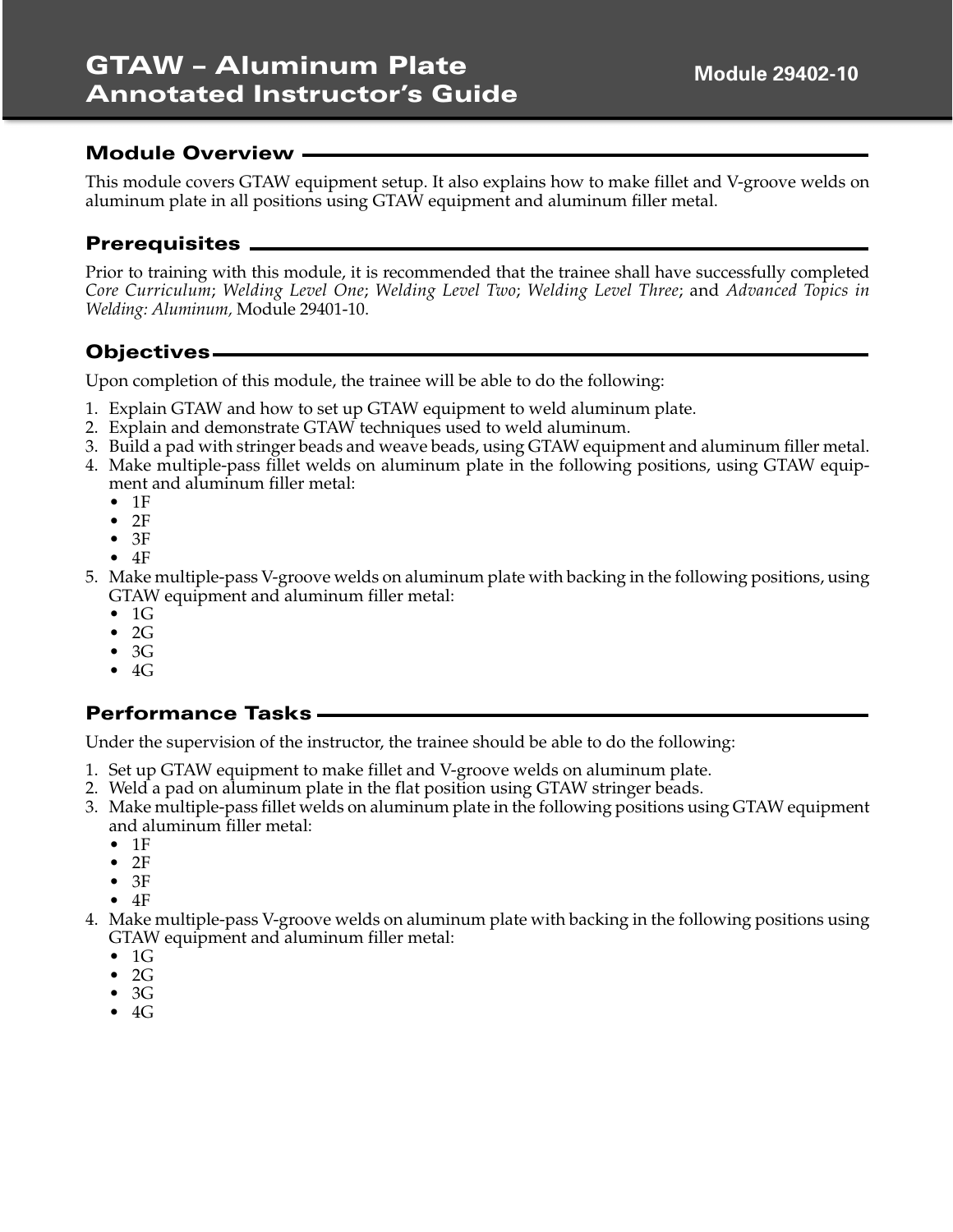# **Materials and Equipment**

Pencils and scratch paper Whiteboard/chalkboard Markers/chalk Advanced Topics in Welding: Aluminum PowerPoint® Presentation Slides (ISBN 978-0-13-213766-9) Multimedia projector and screen Desktop or laptop computer Appropriate personal protective equipment Fully charged fire extinguishers for the labs Welding curtains or shields GTAW welding equipment A supply of the following:

- Applicable shielding gases
- Applicable aluminum filler metal rods
- Aluminum plate for coupons <sup>3</sup>/<sub>8</sub>"-thick (or substitute  $\frac{1}{4}$ "- to  $\frac{3}{4}$ "-thick plate)
- Aluminum for backing strips

• Cleaning materials for aluminum coupons MSDS for each cleaning agent used Welding bench with arm for position work Portable grinders with extra grinding discs Bevel gauges Levels Framing squares Precision measurement devices (micrometers and calipers)

Soapstone Tape measures Pliers Half-round bastard files Stainless steel wire brushes Chipping hammers Workpiece clamps Examples of the following:

- Different types of filler metal rods, both new and used
- Manufacturers' welding guides for filler metals
- Different types of GTAW torches
- Aluminum fillet welds cut apart to show acceptable and unacceptable weld profiles
- Aluminum V-groove welds cut apart to show acceptable and unacceptable weld profiles
- Beads created with different travel speed settings and different torch angles
- Beads created with freehand and walking-thecup techniques
- Acceptable and unacceptable GTAW stringer and weave beads
- Welds with acceptable and unacceptable restarts
- Properly and improperly terminated welds
- Proper and improper overlapping beads
- Fillet and groove welds from all four welding positions

Module Examinations\* Performance Profile Sheets\*

\* Single-module AIG purchases include the printed exam and performance task sheet. If you have purchased the perfect-bound version of this title, download these materials from the IRC using your access code.

# **Safety Considerations**

Ensure that the trainees are equipped with appropriate personal protective equipment and know how to use it properly. Trainees will be required to make fillet and V-groove welds on aluminum plate using GTAW equipment. Ensure that trainees are properly briefed on the safe use of GTAW welding equipment and are familiar with all appropriate safety precautions and procedures. Verify that all labs are equipped with charged fire extinguishers.

# **Additional Resources**

This module is intended to present thorough resources for task training. The following reference works are suggested for both instructors and motivated trainees interested in further study. These are optional materials for continued education rather than for task training.

Lincoln Electric website: http://www.lincolnelectric.com offers sources for products and training.

*The Procedure Handbook of Arc Welding*. Cleveland, OH: The James F. Lincoln Arc Welding Foundation, 2000.

*Welding Aluminum: Theory and Practice*. New York, NY: The Aluminum Association, 2002.

*Welding Handbook*. Volume 1. *Welding Science & Technology*. Miami, FL: The American Welding Society, 2001.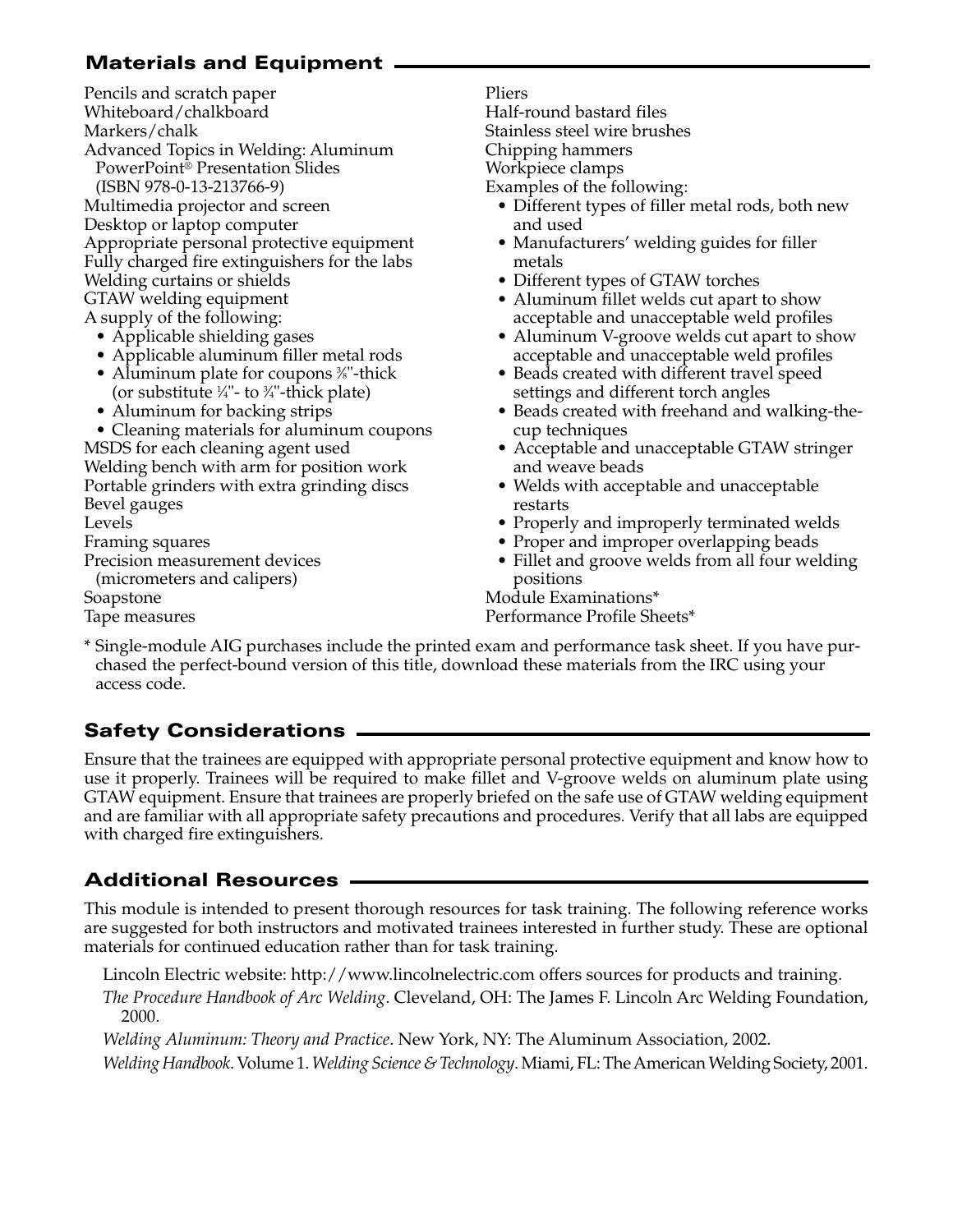An outline for use in developing your lesson plan is presented below. Note that each Roman numeral in the outline equates to one session of instruction. Each session has a suggested time period of  $2\%$  hours. This includes 10 minutes at the beginning of each session for administrative tasks and one 10-minute break during the session. Approximately 30 hours are suggested to cover *GTAW – Aluminum Plate*. You will need to adjust the time required for hands-on activity and testing based on your class size and resources. Because laboratories often correspond to Performance Tasks, the proficiency of trainees may be noted during these exercises for Performance Testing purposes. The laboratory portion should take approximately 221 ⁄2 hours or 9 sessions.

# **Topic Planned Time Session I. Introduction; Safety Practices; Welding Equipment Setup**  A. Introduction B. Safety Practices 1. Protective Clothing and Equipment 2. Fire/Explosion Prevention 3. Work Area Ventilation C. Welding Equipment Setup 1. Preparing the Welding Area 2. Selecting Aluminum Filler Metals 3. Preparing Welding Coupons 4. Selecting Shielding Gas 5. Welding Equipment **Session II. GTAW Techniques; Bead Types** A. GTAW Techniques 1. Torch Travel Speed and Arc Length 2. Torch Angles 3. Torch and Filler Metal Handling Techniques B. Bead Types 1. Practicing Weave Beads 2. Weld Restarts 3. Weld Terminations 4. Overlapping Beads 5. Building a Pad with Stringer or Weave Beads **Session III–IV. Laboratory and Performance Testing** A. Laboratory 1. Have trainees set up the welding area for GTAW on aluminum plate. 2. Have trainees select, inspect, clean, repair, and store filler metal rods. 3. Have trainees prepare aluminum plate coupons and backing strips for practice welds. 4. Have trainees start, terminate, restart, and overlap GTAW welds on aluminum plate. B. Performance Laboratory 1. Have trainees set up GTAW equipment to make fillet and V-groove welds on \_\_\_\_\_\_\_\_\_\_ aluminum plate. This laboratory corresponds to Performance Task 1. 2. Have trainees weld a pad on aluminum plate in the flat position, using GTAW stringer beads. This laboratory corresponds to Performance Task 2.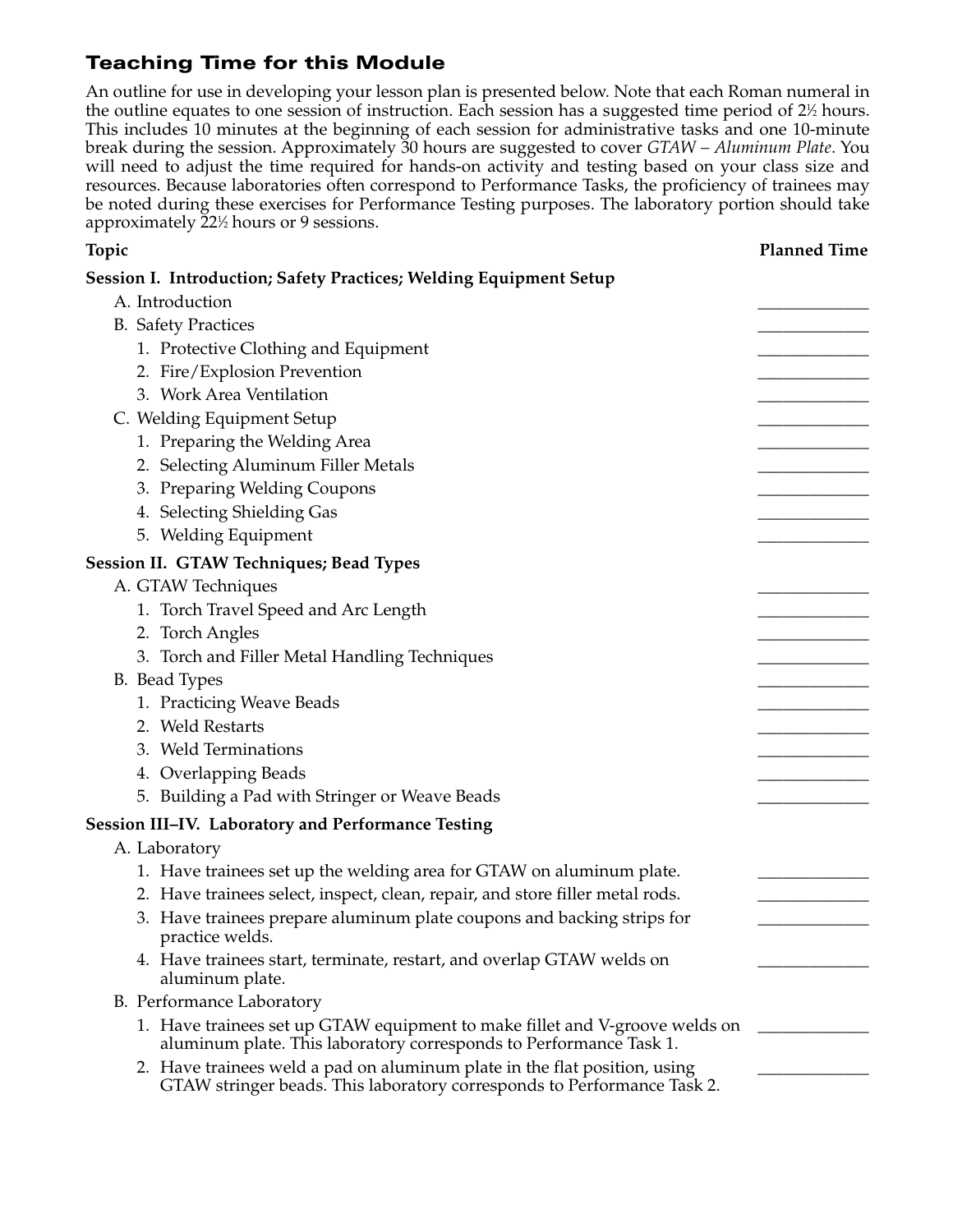| Sessions V-VII. Fillet Welds (1F, 2F, 3F, and 4F);<br><b>Laboratory and Performance Testing</b>                                                                                                                                                                    |  |
|--------------------------------------------------------------------------------------------------------------------------------------------------------------------------------------------------------------------------------------------------------------------|--|
| A. Practicing Fillet Welds in the Flat (1F), Horizontal (2F), Vertical (3F), and<br>Overhead (4F) Positions                                                                                                                                                        |  |
| B. Laboratory                                                                                                                                                                                                                                                      |  |
| 1. Have trainees practice making multiple-pass fillet welds on aluminum plate<br>in the 1F, 2F, 3F, and 4F positions using GTAW equipment and aluminum<br>filler metal. This laboratory corresponds to Performance Task 3.                                         |  |
| Sessions VIII–XI. V-Groove Plate Welds (1G, 2G, 3G, and 4G);<br><b>Laboratory and Performance Testing</b>                                                                                                                                                          |  |
| A. V-Groove Plate Welds                                                                                                                                                                                                                                            |  |
| 1. Root Pass                                                                                                                                                                                                                                                       |  |
| 2. V-Groove Weld Positions                                                                                                                                                                                                                                         |  |
| 3. Acceptable and Unacceptable V-Groove Welds with Backing                                                                                                                                                                                                         |  |
| B. Practicing V-Groove Welds with Backing in the Flat (1G), Horizontal (2G),<br>Vertical (3G), and Overhead (4G) Positions                                                                                                                                         |  |
| C. Laboratory                                                                                                                                                                                                                                                      |  |
| 1. Have trainees make multiple-pass V-groove welds on aluminum plate with<br>backing in the 1G, 2G, 3G, and 4G positions using GTAW equipment and<br>aluminum filler metal. This laboratory corresponds to Performance Task 4.                                     |  |
| Session XII. Review and Testing; Performance Accreditation Tasks                                                                                                                                                                                                   |  |
| A. Module Review                                                                                                                                                                                                                                                   |  |
| <b>B.</b> Module Examination                                                                                                                                                                                                                                       |  |
| 1. Trainees must score 70% or higher to receive recognition from NCCER.                                                                                                                                                                                            |  |
| 2. Record the testing results on Training Report Form 200, and submit the results<br>to the Training Program Sponsor.                                                                                                                                              |  |
| C. Performance Testing                                                                                                                                                                                                                                             |  |
| 1. Trainees must perform each task to the satisfaction of the instructor to receive<br>recognition from NCCER. If applicable, proficiency noted during laboratory<br>exercises can be used to satisfy the Performance Testing requirements.                        |  |
| 2. Record the testing results on Training Report Form 200, and submit the results<br>to the Training Program Sponsor.                                                                                                                                              |  |
| D. Performance Accreditation Tasks - Have trainees complete PAT 1 through Pat 9,<br>according to the acceptance criteria.                                                                                                                                          |  |
| 1. Have trainees perform PAT 1, Weld a Pad on Aluminum Plate in the Flat<br>(1G) Position using GTAW Stringer Beads. This PAT has no AWS correlation.                                                                                                              |  |
| 2. Have trainees perform PATs 2 and 3, Make Multiple-Pass Fillet Welds on<br>Aluminum Plate in the 1F and 2F Positions. PATs 2 and 3 correspond to<br>AWS EG2.0:2006 3.3.1, Module 7, Key Indicator 15, (1F and 2F).                                               |  |
| 3. Have trainees perform PATs 4 and 5, Make Multiple-Pass Fillet Welds on<br>Aluminum Plate in the 3F and 4F Positions. PATs 4 and 5 correspond to<br>AWS EG3.0-96: 3.3.6.4, Unit #4, GTAW, Learning Objective #6, (3F and 4F).                                    |  |
| 4. Have trainees perform PAT 6, Make Multiple-Pass V-Groove Welds on<br>Aluminum Plate with Backing in the 1G Position. PAT 6 corresponds to<br>AWS EG2.0:2006 3.3.1, Module 7, Key Indicator 16, (1G).                                                            |  |
| 5. Have trainees perform PATs 7, 8, and 9, Make Multiple-Pass V-Groove Welds<br>on Aluminum Plate with Backing in the 2G, 3G, and 4G Positions. PATs 7, 8,<br>and 9 correspond to AWS EG3.0-96: 3.3.6.4, Unit #4, GTAW, Learning Objective<br>#7 (2G, 3G, and 4G). |  |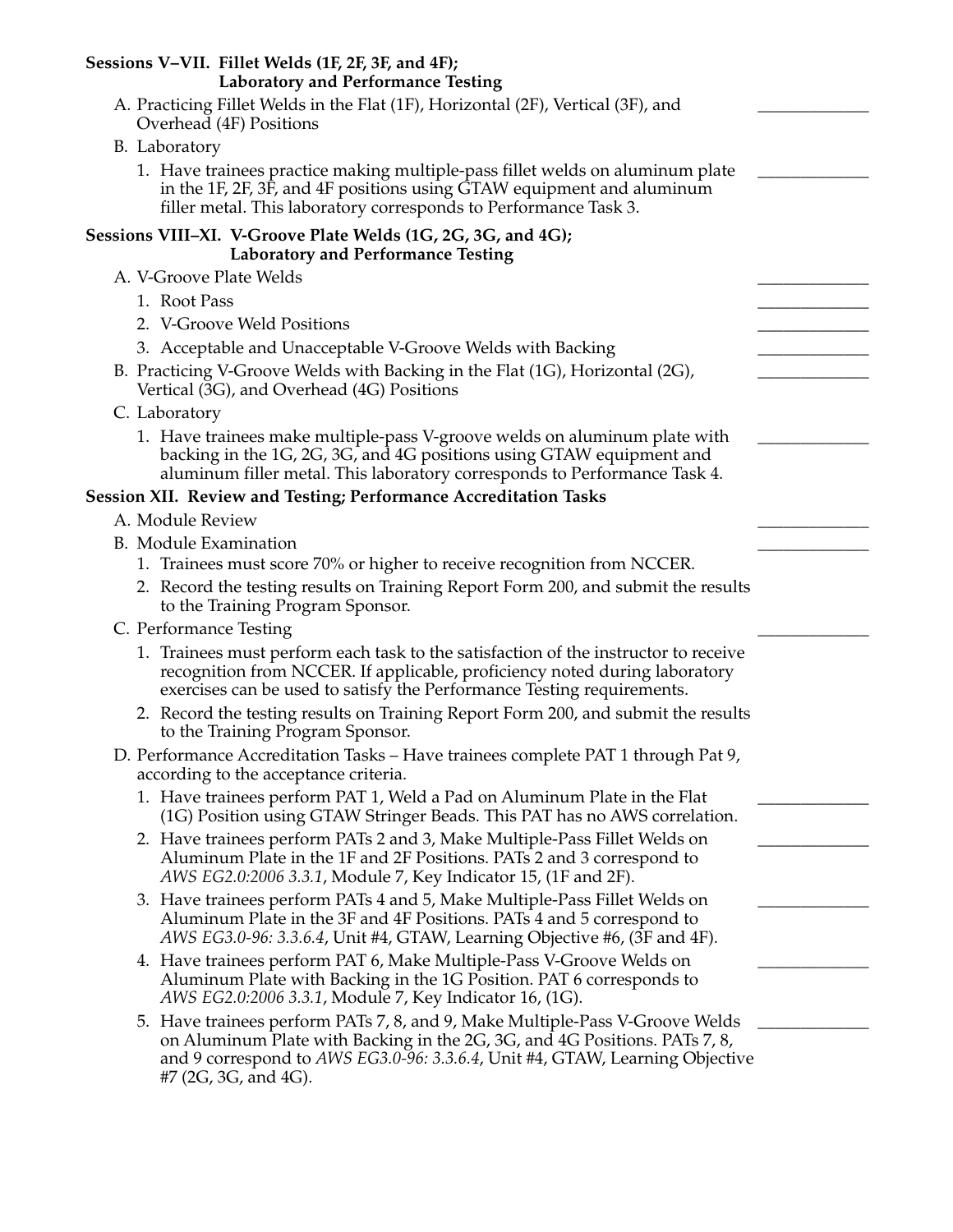This module covers welding area setup and gas tungsten arc welding techniques. It also explains how to make GTAW V-groove and modified U-groove welds on aluminum pipe in the 2G, 5G, and 6G positions.

### **Prerequisites**

Prior to training with this module, it is recommended that the trainee shall have successfully completed *Core Curriculum*; *Welding Level One*; *Welding Level Two*; *Welding Level Three*; and *Advanced Topics in Welding: Aluminum*, Modules 29401-10 and 29402-10.

# **Objectives**

Upon completion of this module, the trainee will be able to do the following:

- 1. Prepare GTAW equipment for V-groove and modified U-groove welds on aluminum pipe.
- 2. Identify and explain V-groove and modified U-groove welds on aluminum pipe with GTAW equipment.
- 3. Perform V-groove and modified U-groove welds on aluminum pipe in the following positions using GTAW equipment:
	- $\bullet$  2G
	- $\bullet$  5G
	- $\bullet$  6G

## **Performance Tasks**

Under the supervision of the instructor, the trainee should be able to do the following:

- 1. Set up GTAW equipment to weld aluminum pipe.
- 2. Make GTAW V-groove and modified U-groove welds on aluminum pipe in the following positions:
	- $\bullet$  2G
	- $\bullet$  5G
	- $\bullet$  6G

# **Materials and Equipment**

Pencils and scratch paper Whiteboard/chalkboard Markers/chalk Advanced Topics in Welding: Aluminum PowerPoint® Presentation Slides (ISBN 978-0-13-213766-9) Multimedia projector and screen Desktop or laptop computer Appropriate personal protective equipment Fully charged fire extinguishers for the labs Welding curtains or shields GTAW welding equipment A supply of the following: • Shielding gas

• Applicable aluminum filler metal rods

- Aluminum pipe for coupons (3" to 12" diameter Schedule 40)
- Cleaning materials for coupons

MSDS for each cleaning agent used Welding bench with arm for position work Portable grinders with extra grinding discs Bevel gauges Levels Hi-Lo gauges Framing squares Precision measurement devices (micrometers and calipers) Soapstone Tape measures Pliers Half-round bastard files Stainless steel wire brushes Chipping hammers Workpiece clamps

*(continued)*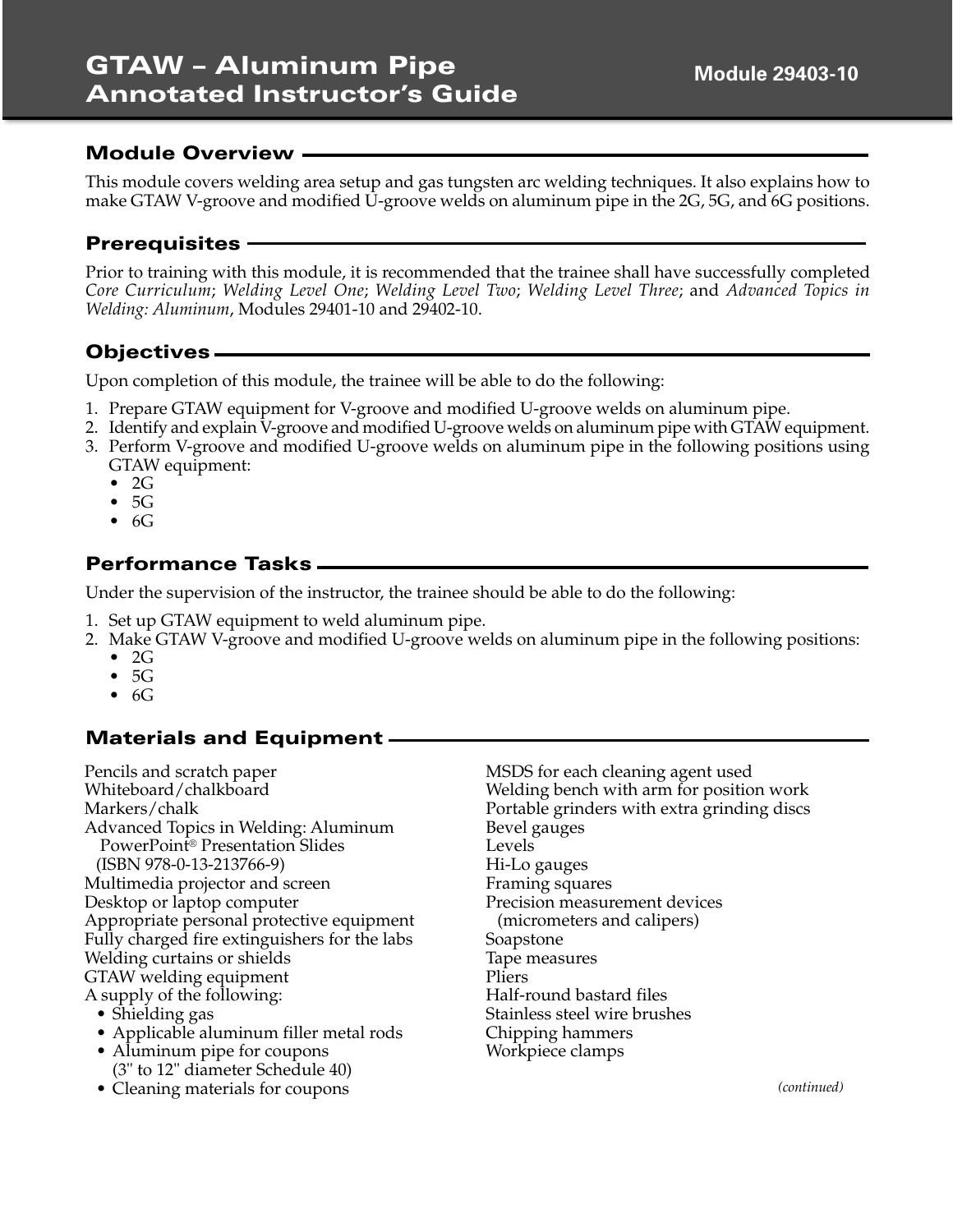Examples of the following:

- V-groove and modified U-groove pipe coupons
- Backing rings used for 6GR welds
- Acceptable and unacceptable beads created with different travel speeds, arc lengths, and gun angles
- Prepared aluminum pipe coupons with ring for 6GR welds
- V-groove and modified U-groove welds from all four positions

Module Examinations\* Performance Profile Sheets\*

\* Single-module AIG purchases include the printed exam and performance task sheet. If you have purchased the perfect-bound version of this title, download these materials from the IRC using your access code.

# **Safety Considerations**

Ensure that the trainees are equipped with appropriate personal protective equipment and know how to use it properly. Trainees will be required to make V-groove and modified U-groove welds on aluminum pipe with GTAW equipment. Ensure that trainees are properly briefed on the safe use of GTAW equipment and are familiar with all appropriate safety precautions and procedures. Verify that all labs are equipped with charged fire extinguishers.

# **Additional Resources**

This module is intended to present thorough resources for task training. The following reference works are suggested for both instructors and motivated trainees interested in further study. These are optional materials for continued education rather than for task training.

- *API 1104 Welding of Pipelines and Related Facilities*. Washington, DC: American Petroleum Institute, 2005.
- *ASME Boiler and Pressure Vessel Code, Section IX: Welding and Brazing Qualifications*. New York, NY: ASME International, 2007.
- *AWS B1.10:1999 Guide for the Nondestructive Examination of Welds*. Miami, FL: American Welding Society.
- *AWS B1.11:2000 Guide for the Visual Examination of Welds*. Miami, FL: American Welding Society.
- *AWS D1.2/D1.2M:2008 Structural Welding Code Aluminum*. Miami, FL: American Welding Society.

*AWS D10.11M/D10.11:2007 Guide for Root Pass Welding of Pipe Without Backing*. Miami, FL: American Welding Society.

- Lincoln Electric website: http://www.lincolnelectric.com offers sources for products and training. *MIG Welding Handbook*. Florence, SC: ESAB, 1994.
- *Modern Welding Technology*. Howard B. Cary and Scott Helzer. Englewood Cliffs, NJ: Prentice Hall, Inc., 2005.
- *OSHA 1910.269, Appendix C, Protection from Step and Touch Potentials*. Current edition. Washington, DC: Occupational Safety & Health Administration.
- *OSHA 1926.351, Arc Welding and Cutting*. Current edition. Washington, DC: Occupational Safety & Health Administration.
- *The Procedure Handbook of Arc Welding*. Cleveland, OH: The James F. Lincoln Arc Welding Foundation, 2000.
- *Welding Aluminum: Theory and Practice*. New York, NY: The Aluminum Association, 2002.
- *Welding Handbook*. Volume 1. *Welding Science & Technology*. Miami, FL: American Welding Society, 2001.
- *Welding Handbook*. Volume 2, Part 1: *Welding Processes*. Miami, FL: American Welding Society, 2004.
- *Welding Pressure Pipelines and Piping Systems*. Cleveland, OH: The Lincoln Electric Company, 2000.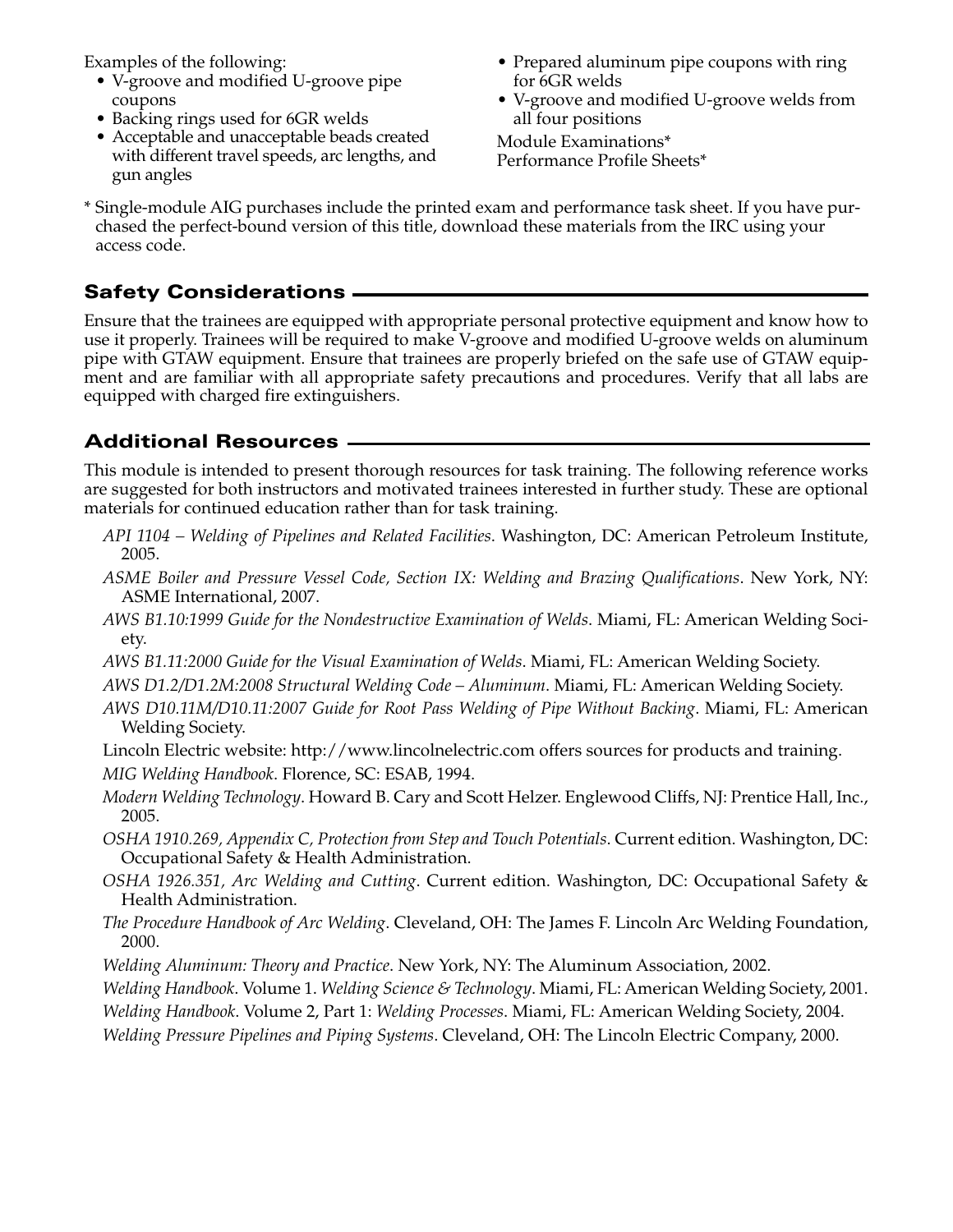An outline for use in developing your lesson plan is presented below. Note that each Roman numeral in the outline equates to one session of instruction. Each session has a suggested time period of  $2\%$  hours. This includes 10 minutes at the beginning of each session for administrative tasks and one 10-minute break during the session. Approximately 50 hours are suggested to cover *GTAW – Aluminum Pipe*. You will need to adjust the time required for hands-on activity and testing based on your class size and resources. Because laboratories often correspond to Performance Tasks, the proficiency of trainees may be noted during these exercises for Performance Testing purposes. The laboratory portion should take approximately 40 hours or 16 sessions.

#### **Topic Planned Time**

| Sessions I–II. Introduction; Safety Summary; Welding Preparation;<br><b>GTAW Techniques; Groove Welds</b>                                                             |  |
|-----------------------------------------------------------------------------------------------------------------------------------------------------------------------|--|
| A. Introduction                                                                                                                                                       |  |
| <b>B.</b> Safety Summary                                                                                                                                              |  |
| 1. Protective Clothing and Equipment                                                                                                                                  |  |
| 2. Fire/Explosion Prevention                                                                                                                                          |  |
| 3. Work Area Ventilation                                                                                                                                              |  |
| C. Welding Preparation                                                                                                                                                |  |
| 1. Practice Pipe Weld Coupons                                                                                                                                         |  |
| 2. The Welding Machine                                                                                                                                                |  |
| 3. Filler Metals                                                                                                                                                      |  |
| D. Gas Tungsten Arc Welding Techniques                                                                                                                                |  |
| 1. Torch Travel Speed and Arc Length                                                                                                                                  |  |
| 2. Torch Angles                                                                                                                                                       |  |
| 3. Torch and Filler Metal Handling Techniques                                                                                                                         |  |
| E. V-Groove and Modified U-Groove Pipe Welds                                                                                                                          |  |
| 1. Techniques for Aluminum Pipe GTAW                                                                                                                                  |  |
| 2. Pipe Groove Weld Test Positions                                                                                                                                    |  |
| 3. Acceptable and Unacceptable Pipe Weld Profiles                                                                                                                     |  |
| <b>Session III. Laboratory and Performance Testing</b>                                                                                                                |  |
| A. Laboratory                                                                                                                                                         |  |
| Have trainees prepare the area and set up GTAW equipment to weld aluminum<br>pipe. This laboratory corresponds to Performance Task 1.                                 |  |
| B. Laboratory                                                                                                                                                         |  |
| Have trainees practice preparing pipe coupons, running GTAW beads using<br>the freehand and walking-the-cup techniques, and inspecting GTAW beads.                    |  |
| Sessions IV–VIII. Practicing V-Groove or Modified U-Groove Pipe Welds (2G);<br><b>Laboratory and Performance Testing</b>                                              |  |
| A. Practicing Horizontal (2G) Position Groove Welds                                                                                                                   |  |
| B. Laboratory                                                                                                                                                         |  |
| Have trainees prepare aluminum pipe coupons for GTAW groove welds in the<br>2G position.                                                                              |  |
| C. Laboratory                                                                                                                                                         |  |
| Have trainees practice making GTAW V-groove and modified U-groove welds<br>on aluminum pipe in the 2G position. This laboratory corresponds to<br>Performance Task 2. |  |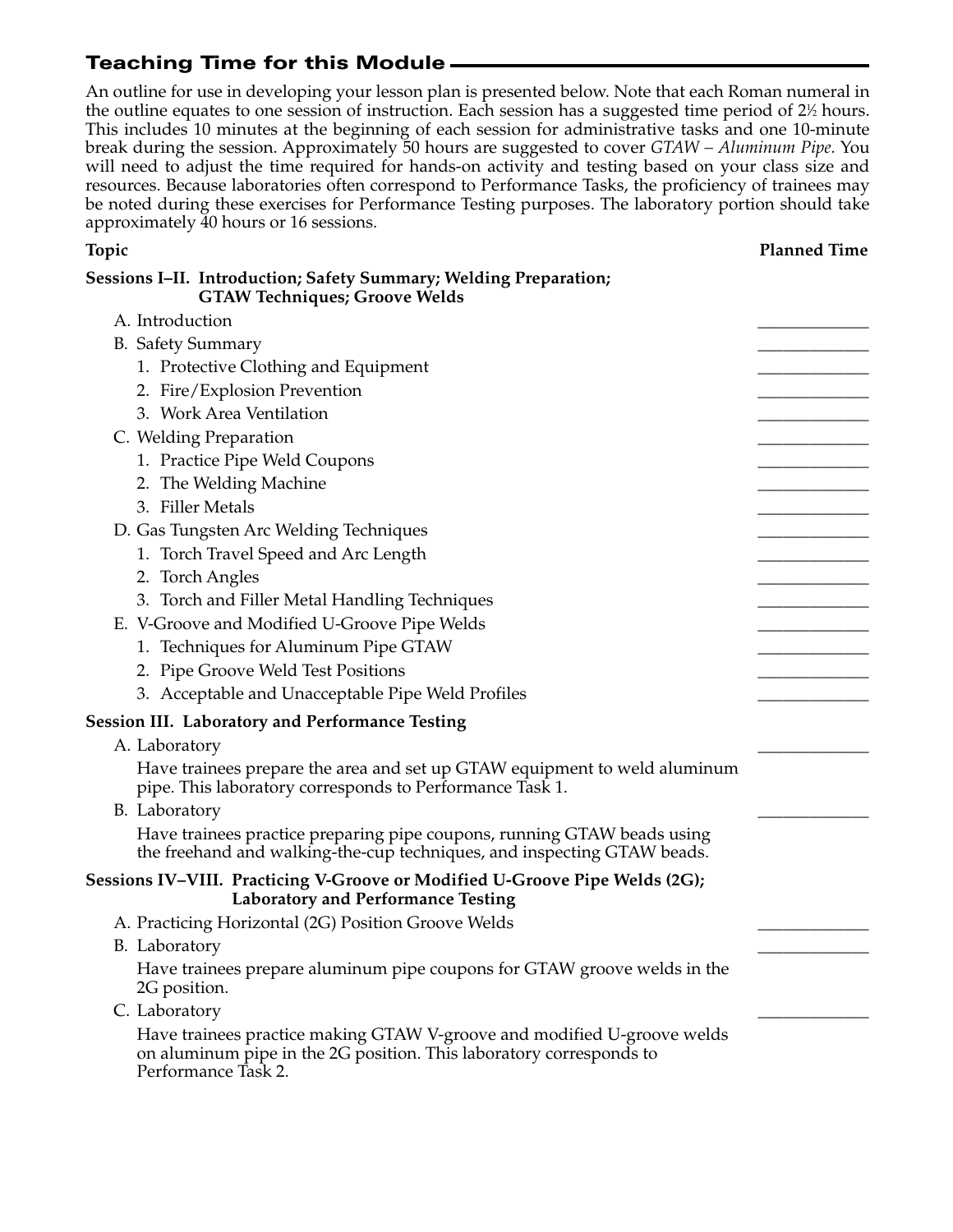| Sessions IX-XIII. Practicing V-Groove or Modified U-Groove Pipe Welds (5G);<br><b>Laboratory and Performance Testing</b>                                                                                                                      |  |
|-----------------------------------------------------------------------------------------------------------------------------------------------------------------------------------------------------------------------------------------------|--|
| A. Practicing Multiple (5G) Position Groove Welds                                                                                                                                                                                             |  |
| B. Laboratory                                                                                                                                                                                                                                 |  |
| Have trainees prepare aluminum pipe coupons for GTAW groove welds in the<br>5G position.                                                                                                                                                      |  |
| C. Laboratory                                                                                                                                                                                                                                 |  |
| Have trainees practice making GTAW V-groove and modified U-groove welds<br>on aluminum pipe in the 5G position. This laboratory corresponds to<br>Performance Task 2.                                                                         |  |
| Sessions XIV-XVIII. Practicing V-Groove or Modified U-Groove Pipe Welds (6G);<br><b>Laboratory and Performance Testing</b>                                                                                                                    |  |
| A. Practicing Multiple Inclined (6G) Position Groove Welds                                                                                                                                                                                    |  |
| B. Laboratory                                                                                                                                                                                                                                 |  |
| Have trainees prepare aluminum pipe coupons for GTAW groove welds in the<br>6G position.                                                                                                                                                      |  |
| C. Laboratory                                                                                                                                                                                                                                 |  |
| Have trainees practice making GTAW V-groove and modified U-groove welds<br>on aluminum pipe in the 6G position. This laboratory corresponds to<br>Performance Task 2.                                                                         |  |
| Sessions XIX-XX. Review and Testing; Performance Accreditation Tasks                                                                                                                                                                          |  |
| A. Module Review                                                                                                                                                                                                                              |  |
| <b>B.</b> Module Examination                                                                                                                                                                                                                  |  |
| 1. Trainees must score 70% or higher to receive recognition from NCCER.                                                                                                                                                                       |  |
| 2. Record the testing results on Training Report Form 200, and submit the results<br>to the Training Program Sponsor.                                                                                                                         |  |
| C. Performance Testing                                                                                                                                                                                                                        |  |
| 1. Trainees must perform each task to the satisfaction of the instructor to receive<br>recognition from NCCER. If applicable, proficiency noted during laboratory<br>exercises can be used to satisfy the Performance Testing requirements.   |  |
| 2. Record the testing results on Training Report Form 200, and submit the results<br>to the Training Program Sponsor.                                                                                                                         |  |
| D. Performance Accreditation Tasks – Have trainees complete PAT 1 through<br>PAT 3, according to the acceptance criteria.                                                                                                                     |  |
| 1. Have trainees perform PAT 1, Make V-Groove or Modified U-Groove Welds<br>on Aluminum Pipe in the 2G Position. This task corresponds to AWS<br>EG3.0-96: 3.3.6.4, Unit #4, GTAW, Learning Objective #14, (2G and 5G).                       |  |
| 2. Have trainees perform PAT 2, Make V-Groove or Modified U-Groove Welds<br>on Aluminum Pipe in the 5G Position. This task corresponds to AWS<br>EG3.0-96: 3.3.6.4, Unit #4, GTAW, Learning Objective #14, (2G and 5G).                       |  |
| 3. Have trainees perform PAT 3, Make V-Groove or Modified U-Groove Welds<br>on Aluminum Pipe in the 6G (or 6GR) Position. This task corresponds to<br>AWS EG3.0-96: 3.3.6.5, Unit #5, GTAW, Learning Objective #12 (6G with<br>backing ring). |  |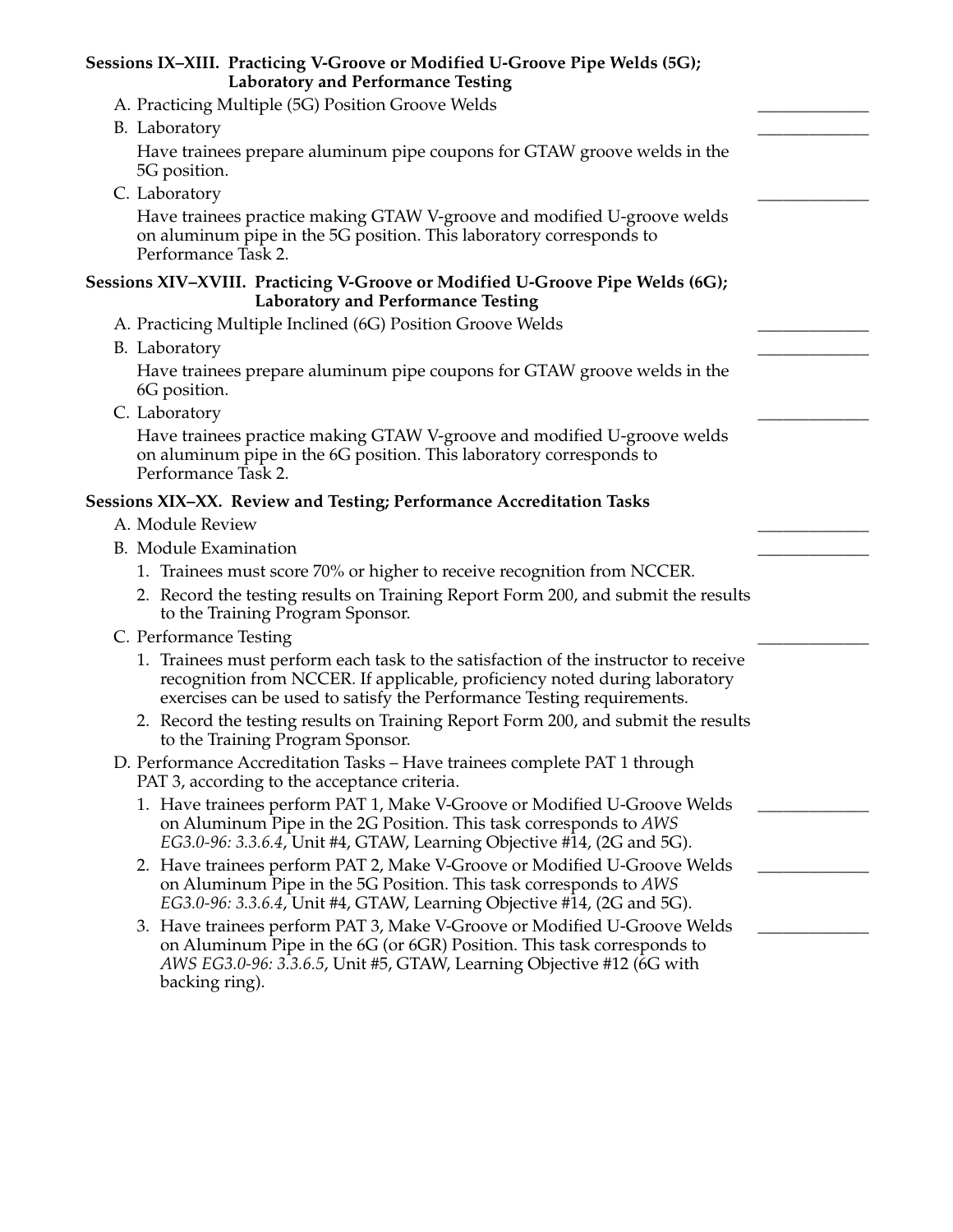This module explains how to make V-groove welds on aluminum pipe with backing in all positions using GMAW equipment, aluminum filler wire, and shielding gas.

### **Prerequisites**

Prior to training with this module, it is recommended that the trainee shall have successfully completed *Core Curriculum*; *Welding Level One*; *Welding Level Two*; *Welding Level Three*; and *Advanced Topics in Welding: Aluminum*, Modules 29401-10 through 29403-10.

# **Objectives**

Upon completion of this module, the trainee will be able to do the following:

- 1. Explain GMAW preparations associated with making V-groove welds on aluminum pipe.
- 2. Perform V-groove welds on aluminum pipe with backing in the following positions, using GMAW equipment, aluminum wire, and shielding gas:
	- $\bullet$  2 $\overline{G}$
	- 5G
	- $\bullet$  6G

# **Performance Tasks**

Under the supervision of the instructor, the trainee should be able to do the following:

- 1. Make selected V-groove welds on aluminum pipe with backing in the following positions, using GMAW equipment:
	- $\bullet$  2G
	- 5G
	- 6G

# **Materials and Equipment**

Pencils and scratch paper Whiteboard/chalkboard Markers/chalk Advanced Topics in Welding: Aluminum PowerPoint® Presentation Slides (ISBN 978-0-13-213766-9) Multimedia projector and screen Desktop or laptop computer Appropriate personal protective equipment Fully charged fire extinguishers for the labs Welding curtains or shields GMAW welding equipment A supply of the following: • Shielding gas

- Applicable aluminum filler wire
- Aluminum pipe for coupons (6" to 12" diameter Schedule 40)
- Cleaning materials for coupons

MSDS for each cleaning agent used Welding bench with arm for position work Portable grinders with extra grinding discs Bevel gauges Levels Hi-Lo gauges Framing squares Precision measurement devices: (micrometers and calipers) Soapstone Tape measures Pliers Half-round bastard files Stainless steel wire brushes Chipping hammers Workpiece clamps

*(continued)*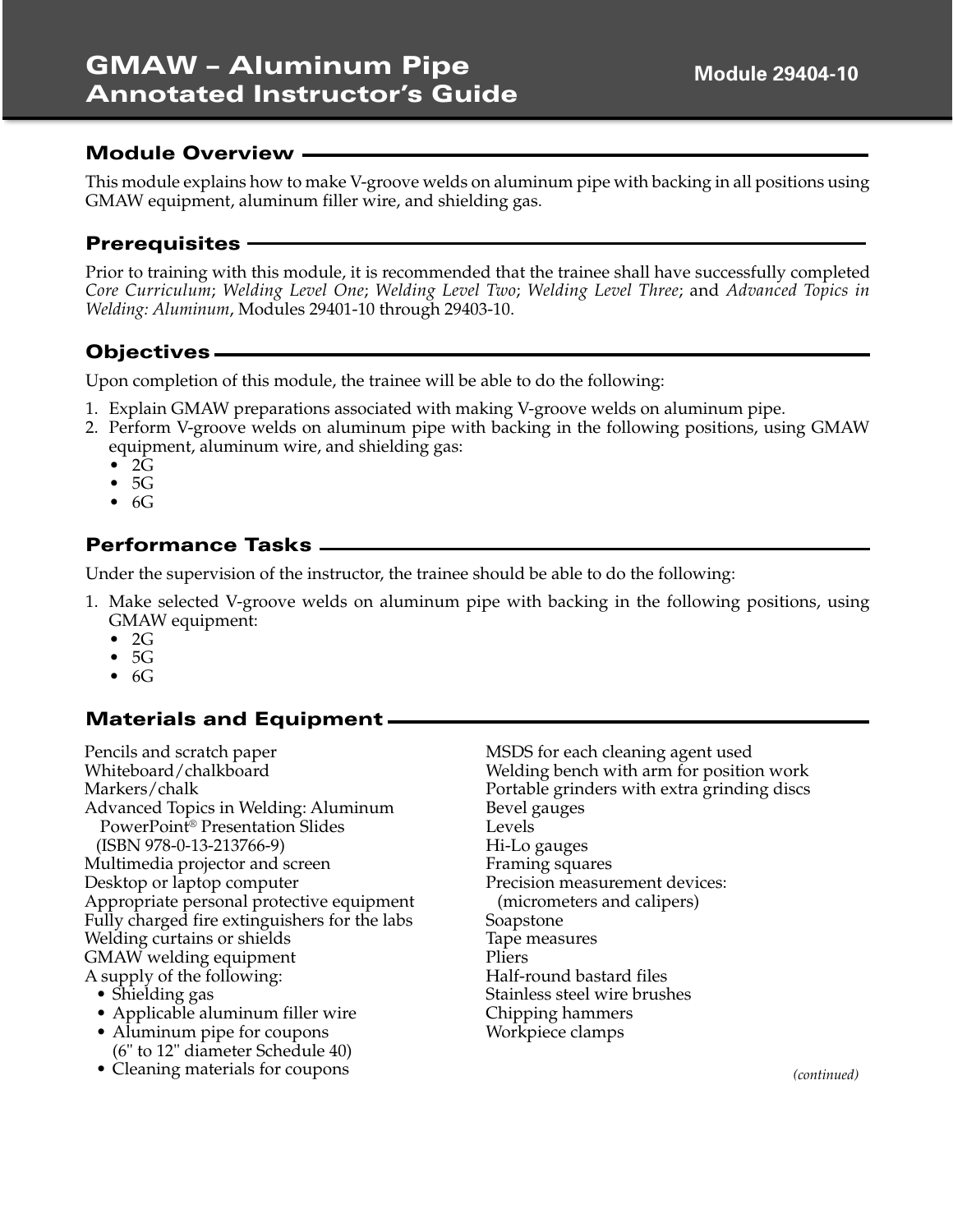Examples of the following:

- Beads/welds created with different voltage and amperage settings
- Beads/welds created with different travel speeds and gun angles
- Welds made with different electrode extensions, stickouts, and standoff distances
- V-groove aluminum pipe coupons with backing
- Aluminum pipe coupons with ground and unground tack welds
- V-groove welds with backing from all four positions
- Backing rings used for 6GR welds
- Prepared aluminum pipe coupons with ring for 6GR welds

Module Examinations\* Performance Profile Sheets\*

\* Single-module AIG purchases include the printed exam and performance task sheet. If you have purchased the perfect-bound version of this title, download these materials from the IRC using your access code.

# **Safety Considerations**

Ensure that the trainees are equipped with appropriate personal protective equipment and know how to use it properly. Trainees will be required to make V-groove welds on aluminum pipe with backing using GMAW equipment. Ensure that trainees are properly briefed on the safe use of GMAW equipment and are familiar with all appropriate safety precautions and procedures. Verify that all labs are equipped with charged fire extinguishers.

# **Additional Resources**

This module is intended to present thorough resources for task training. The following reference works are suggested for both instructors and motivated trainees interested in further study. These are optional materials for continued education rather than for task training.

- *API 1104 Welding of Pipelines and Related Facilities*. Washington, DC: American Petroleum Institute, 2005.
- *ASME Boiler and Pressure Vessel Code, Section IX: Welding and Brazing Qualifications*. New York, NY: ASME International, 2007.
- *AWS B1.10:1999 Guide for the Nondestructive Examination of Welds*. Miami, FL: American Welding Society.
- *AWS B1.11:2000 Guide for the Visual Examination of Welds*. Miami, FL: American Welding Society.
- *AWS C5.6-1989 Recommended Practices for Gas Metal Arc Welding*. Miami, FL: American Welding Society.
- *AWS D1.2/D1.2M:2008 Structural Welding Code Aluminum*. Miami, FL: American Welding Society.
- *AWS D10.7M/D10.7:2008 Guide for the Gas Shielded Arc Welding of Aluminum and Aluminum Alloy Pipe*. Miami, FL: American Welding Society.
- Lincoln Electric website: http://www.lincolnelectric.com offers sources for products and training.
- *MIG Welding Handbook*. Florence, SC: ESAB, 1994.
- *Modern Welding Technology*. Howard B. Cary and Scott Helzer. Englewood Cliffs, NJ: Prentice Hall, Inc., 2005.
- O*SHA 1910.269, Appendix C, Protection from Step and Touch Potentials*. Current edition. Washington, DC: Occupational Safety & Health Administration.
- *OSHA 1926.351, Arc Welding and Cutting*. Current edition. Washington, DC: Occupational Safety & Health Administration.
- *The Procedure Handbook of Arc Welding*. Cleveland, OH: The James F. Lincoln Arc Welding Foundation, 2000.
- *Welding Aluminum: Theory and Practice*. New York, NY: The Aluminum Association, 2002.

*Welding Handbook*. Volume 1. *Welding Science & Technology*. Miami, FL: American Welding Society, 2001.

- *Welding Handbook*. Volume 2, Part 1: *Welding Processes*. Miami, FL: American Welding Society, 2004.
- *Welding Pressure Pipelines and Piping Systems*. Cleveland, OH: The Lincoln Electric Company, 2000.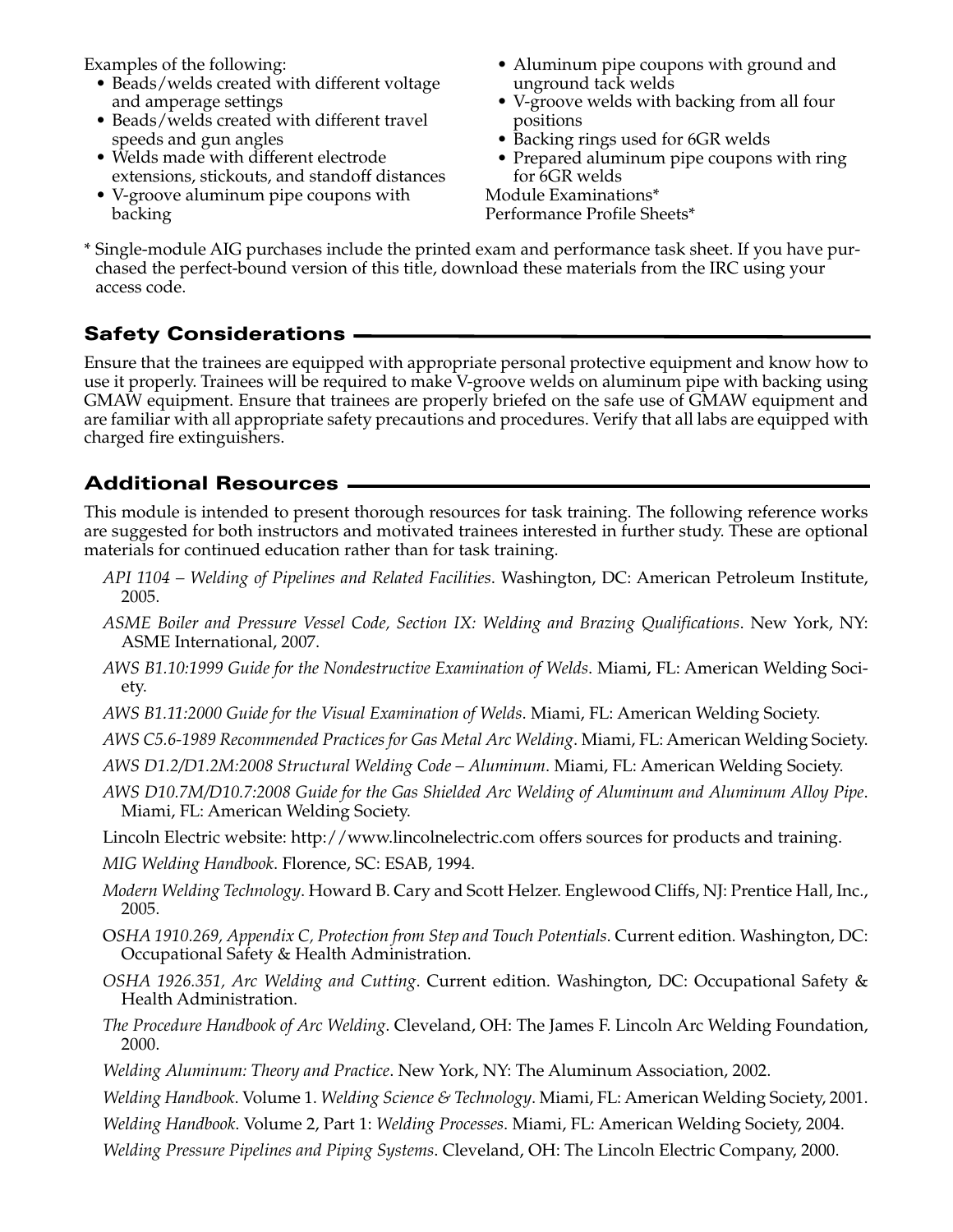An outline for use in developing your lesson plan is presented below. Note that each Roman numeral in the outline equates to one session of instruction. Each session has a suggested time period of  $2\%$  hours. This includes 10 minutes at the beginning of each session for administrative tasks and one 10-minute break during the session. Approximately 50 hours are suggested to cover *GMAW – Aluminum Pipe*. You will need to adjust the time required for hands-on activity and testing based on your class size and resources. Because laboratories often correspond to Performance Tasks, the proficiency of trainees may be noted during these exercises for Performance Testing purposes. The laboratory portion should take approximately 40 hours or 16 sessions.

| Topic                                                                                                                                                                                              | <b>Planned Time</b> |
|----------------------------------------------------------------------------------------------------------------------------------------------------------------------------------------------------|---------------------|
| <b>Session I. Introduction; Safety Summary; Welding Preparation</b>                                                                                                                                |                     |
| A. Introduction                                                                                                                                                                                    |                     |
| <b>B.</b> Safety Summary                                                                                                                                                                           |                     |
| 1. Protective Clothing and Equipment                                                                                                                                                               |                     |
| 2. Fire/Explosion Prevention                                                                                                                                                                       |                     |
| 3. Work Area Ventilation                                                                                                                                                                           |                     |
| 4. Housekeeping and Fall Protection                                                                                                                                                                |                     |
| 5. Electrical Hazards                                                                                                                                                                              |                     |
| C. Welding Preparation                                                                                                                                                                             |                     |
| 1. The Welding Machine                                                                                                                                                                             |                     |
| 2. Practice Welding Coupons                                                                                                                                                                        |                     |
| <b>Session II. Laboratory</b>                                                                                                                                                                      |                     |
| A. Laboratory                                                                                                                                                                                      |                     |
| Have trainees prepare the area and set up GMAW equipment for welding<br>aluminum pipe.                                                                                                             |                     |
| B. Laboratory                                                                                                                                                                                      |                     |
| Have trainees prepare aluminum pipe coupons for V-groove welds with backing.                                                                                                                       |                     |
| Sessions III-IV. Practicing V-Groove Pipe Welds (1G-ROTATED);<br>Laboratory                                                                                                                        |                     |
| A. Practicing Flat (1G-ROTATED) Position V-Groove Welds                                                                                                                                            |                     |
| B. Laboratory                                                                                                                                                                                      |                     |
| Have trainees prepare aluminum pipe coupons for GMAW V-groove welds<br>in the 1G-ROTATED position.                                                                                                 |                     |
| C. Laboratory                                                                                                                                                                                      |                     |
| Have trainees practice making selected V-groove welds on aluminum pipe<br>with backing in the flat (1G-ROTATED) position using GMAW equipment.                                                     |                     |
| Sessions V-VIII. Practicing V-Groove Pipe Welds (2G);<br><b>Laboratory and Performance Testing</b>                                                                                                 |                     |
| A. Practicing Horizontal (2G) Position V-Groove Welds                                                                                                                                              |                     |
| B. Laboratory                                                                                                                                                                                      |                     |
| Have trainees prepare aluminum pipe coupons for GMAW V-groove welds<br>in the 2G position.                                                                                                         |                     |
| C. Laboratory                                                                                                                                                                                      |                     |
| Have trainees practice making selected V-groove welds on aluminum pipe<br>with backing in the horizontal (2G) position using GMAW equipment. This<br>laboratory corresponds to Performance Task 1. |                     |